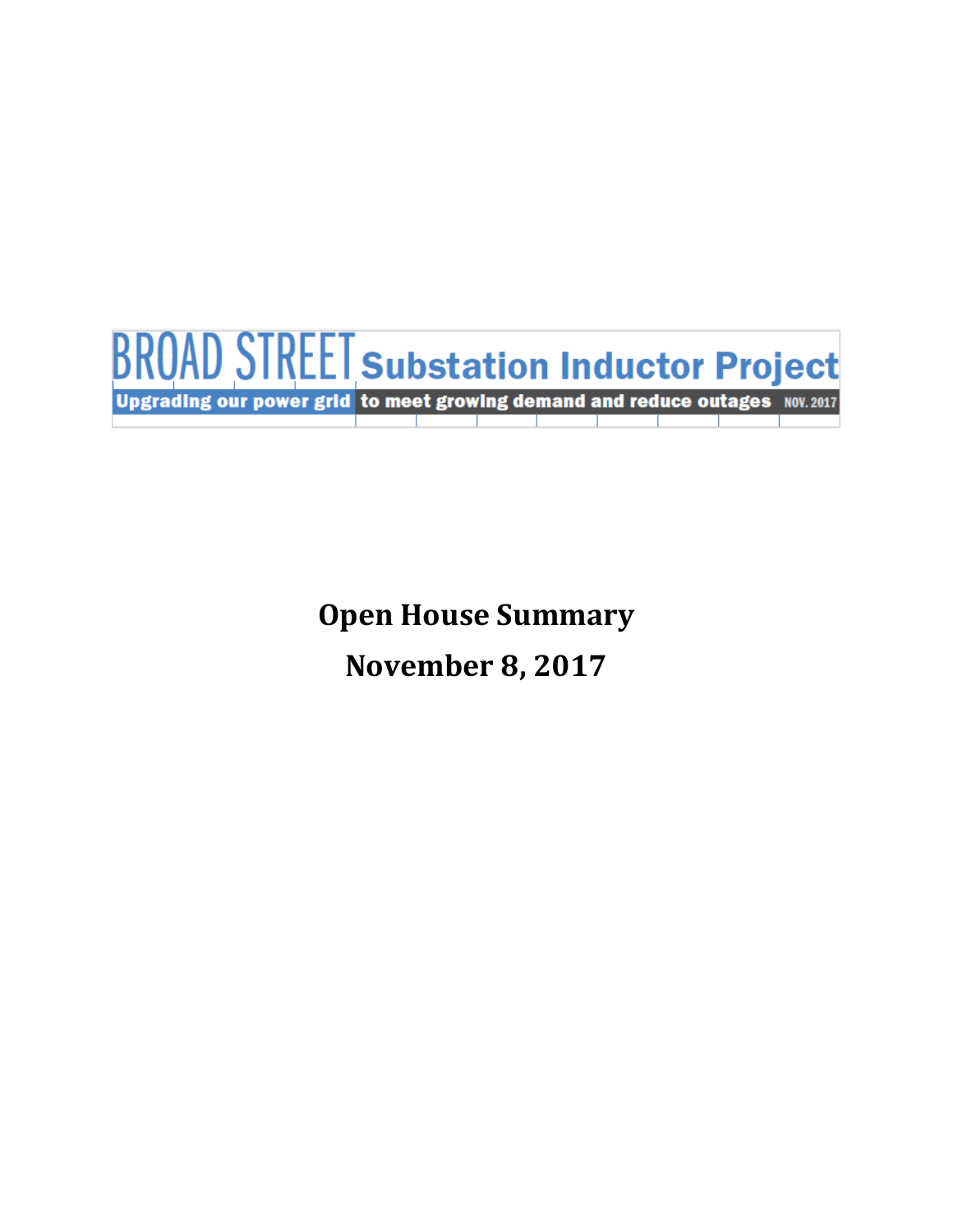# **Table of Contents**

 $\mathbf{I}$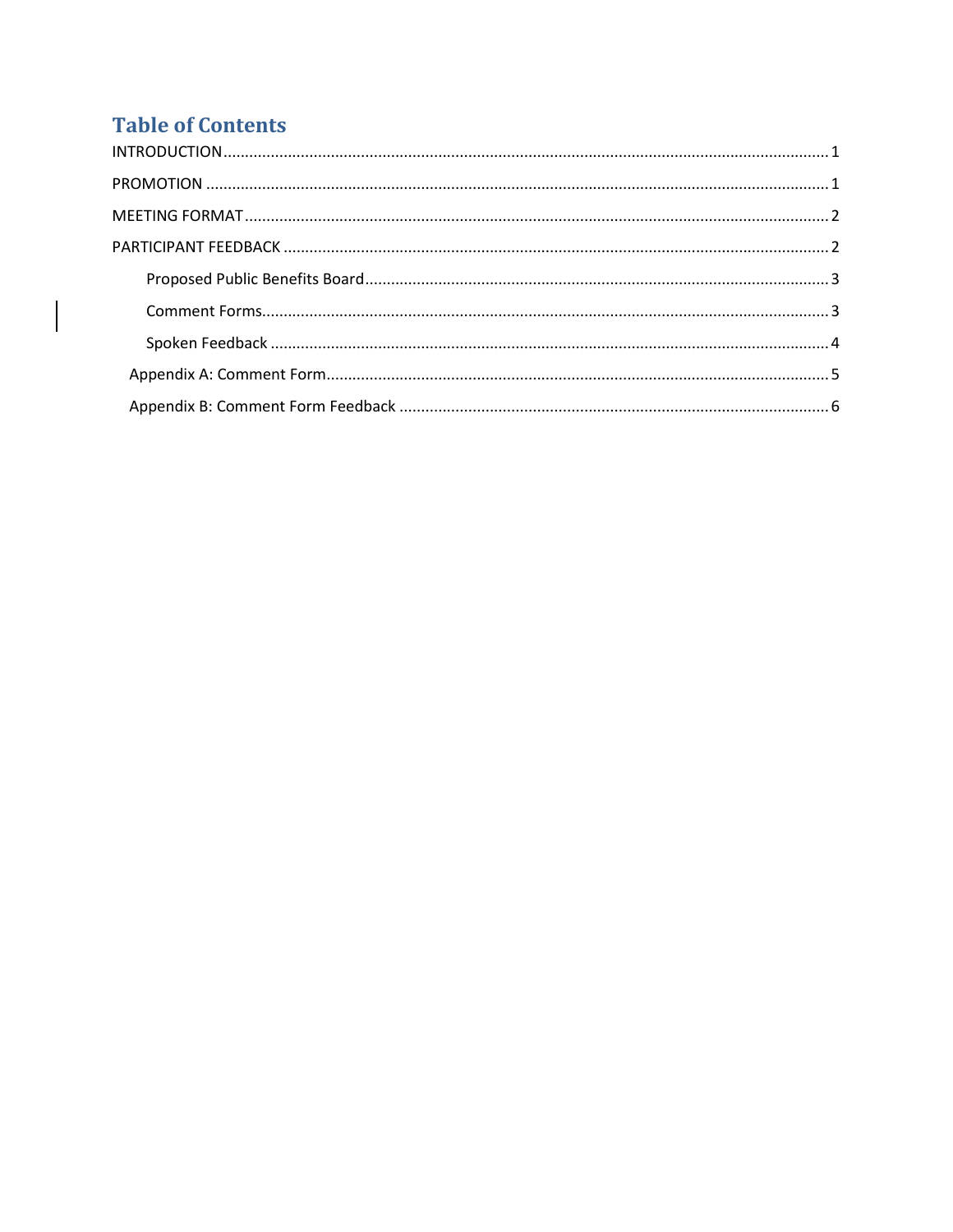## <span id="page-2-0"></span>INTRODUCTION

In its continuing effort to keep pace with the region's growth and to provide reliable power to customers, Seattle City Light is planning to make improvements to the Broad Street Substation.

Two options were evaluated based on their technical and engineering merits, costs, long-term benefits and flexibility. Both options were also reviewed by federal, state and local agencies to make sure they comply with requirements and regulations.

City Light has identified a preferred option for the improvements, which involve installing new electrical equipment at the Broad Street Substation. The preferred option requires expanding the substation's boundaries at its northwest corner. In order to expand the substation, City Light will need to acquire a small portion of Broad Street through a process called street vacation.

## **PURPOSE**

On November 8, 2017, City Light held a public open house at the Best Western Executive Inn (200 Taylor Avenue N) to share the design for the preferred option, present its proposal for public benefits (which are required for street vacation approval), and to get input from the public on ideas for public benefits. The purpose of the open house was to:

- Raise awareness about the project and its benefits
- Present the preliminary design and proposed public benefits
- Receive feedback on proposed public benefits and get input on other ideas for public benefits
- Provide information about next steps and how to stay involved

This summary describes the nature of this public open house, how it was promoted, and feedback received from the community.

## <span id="page-2-1"></span>PROMOTION

A variety of methods were used to inform the public about the meeting:

- **Mailer**: A mailer with notification of the event was sent via postal mail to approximately 7,000 addresses within the project area
- **Hotline**: The project hotline was updated with information about the open house
- **Email:** Open house notification was sent via email to a list of approximately 30 stakeholders in the immediate project impact area
- **Webpage:** Information about the open house was posted to the project webpage
- **Social media:** The Broad Street Substation open house was promoted several times on Seattle City Light's Facebook page and Twitter account.
- **Door-to-door:** Door-to-door outreach was conducted to addresses within a two-block radius of the substation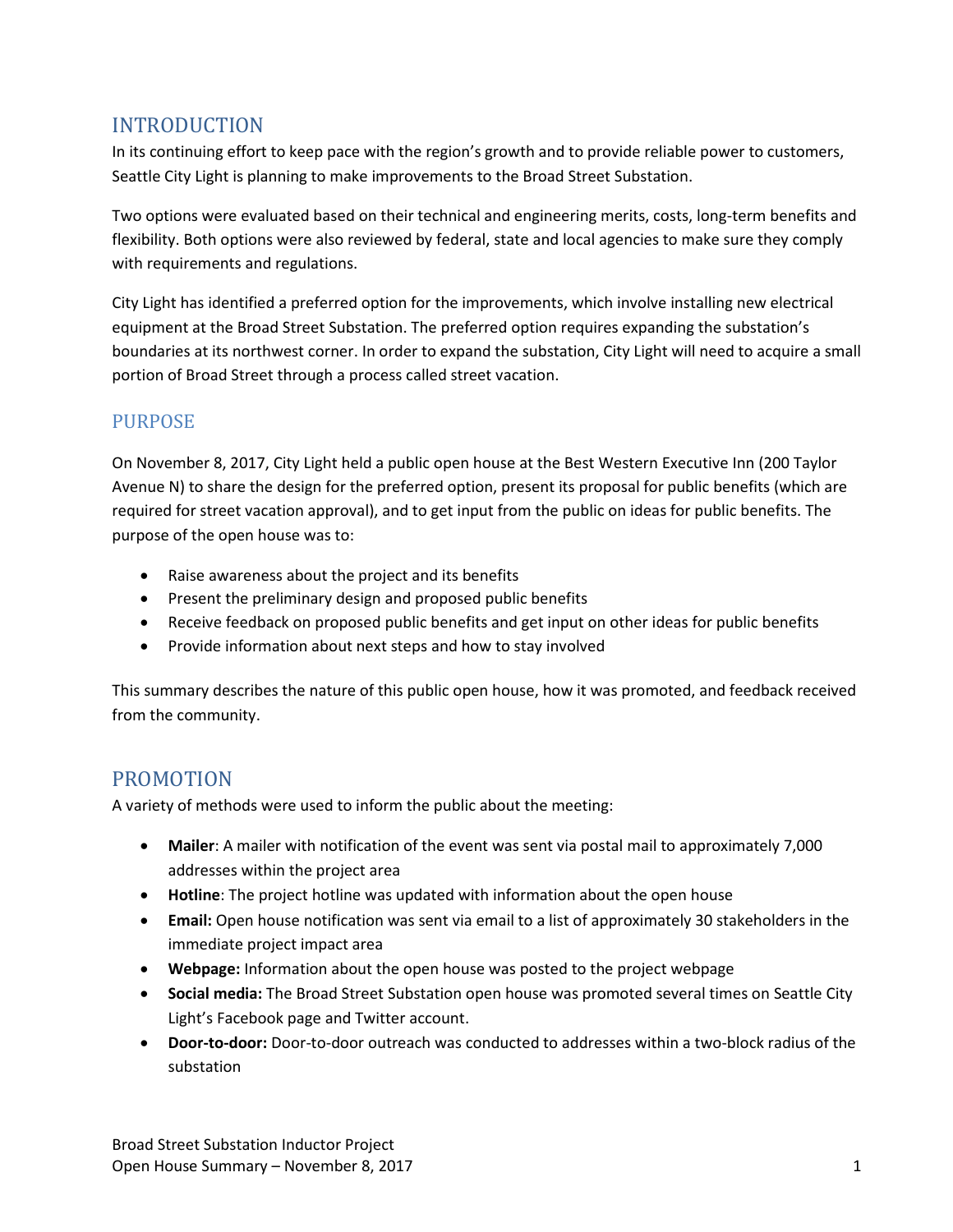- **Flyers:** Open house flyers were posted on the community boards at the Queen Anne Community Center and at the Queen Anne Library.
- **Sandwich boards:** Two boards advertising the open house were placed outside of the Best Western Inn.

## <span id="page-3-0"></span>MEETING FORMAT

11 people attended the public open house on November 8. Participants were greeted at a signin table and encouraged to pick up a project brochure and a comment form. City Light and consultant team staff were stationed at the boards to answer any questions participants had. Three people filled out a voluntary and anonymous Race and Social Justice Inclusion Card.

The open house consisted of the following elements:

**Project Boards:** Participants were encouraged to visit project display boards placed throughout the open house room. For the duration of the



*Project team members staffed the display boards and answered questions about the project.*

event, the project team was available to answer questions from meeting participants. The project information boards were:

- *Welcome*
- *Project Description and Area Map*
- *Power Delivery 101*
- *Schedule*
- *Preferred Alternative Design (technical)*
- *Design (cartoon drawings)*
- *Street Vacation*
- *Proposed Public Benefits*
- *Thank You/Comments/How to Stay Involved*

**Proposed Public Benefits Board (feedback exercise):** Participants were invited to write comments directly on a board in an exercise to identify community ideas regarding proposed public benefits. This board included two questions, which participants answered by writing on the board with a marker.

# <span id="page-3-1"></span>PARTICIPANT FEEDBACK

Participants could provide their feedback in multiple ways, including talking with the project team, writing comments directly on project boards, and filling out comment forms.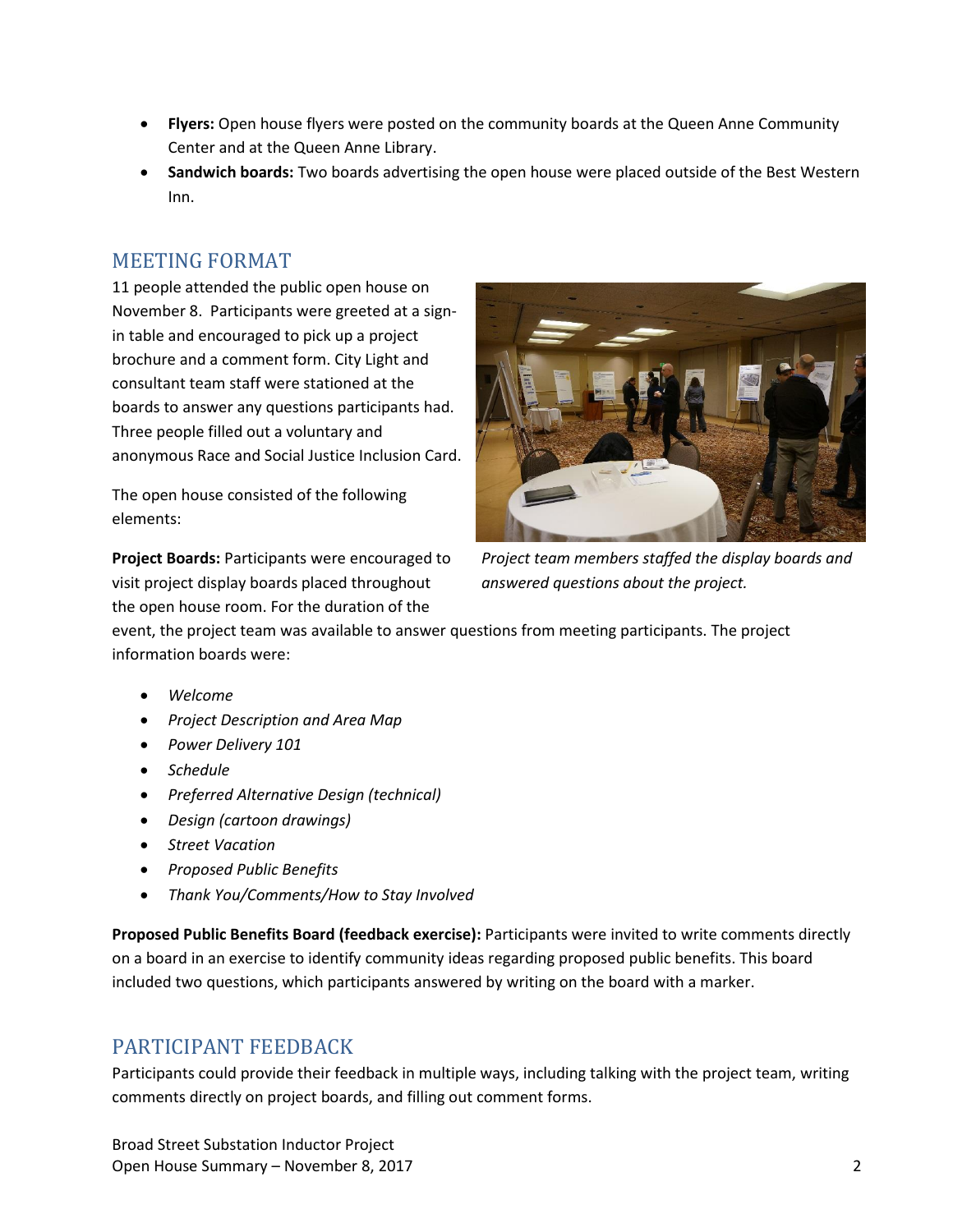#### <span id="page-4-0"></span>Proposed Public Benefits Board

Meeting attendees were encouraged to participate by providing feedback regarding the public benefits. Each person was provided with a marker and asked to answer the following questions:

- *What do you think of the proposed public benefits?*
- *Do you have other ideas for public benefits?*

#### **Below are the results of the feedback exercise activity:**

| Question                      | Feedback                                                               |
|-------------------------------|------------------------------------------------------------------------|
| What do you think of proposed | Ok but falls short of a vision that leverages a greater public benefit |
| public benefits?              | (see below comments)                                                   |

| <b>Question</b>                                 | <b>Feedback</b>                                                         |
|-------------------------------------------------|-------------------------------------------------------------------------|
| Do you have other ideas for<br>public benefits? | Place tree/buffer between bikes and cars instead of between bikes       |
|                                                 | and sidewalk (much safer/healthier)                                     |
|                                                 | If possible, place glass overhang over sidewalk of main pedestrian      |
|                                                 | thoroughfare (makes it more pleasant for peds w/o obstructing views)    |
|                                                 | ex, see Westlake Ave between Denny & Thomas                             |
|                                                 | This area has been long ignored, e.g. little investment in the area and |
|                                                 | has absorbed tremendous impact to property owners, tenants, etc.        |
|                                                 | This area can be viewed with many lenses, but the focus should be       |
|                                                 | "what is the highest and best use beyond electrical/power? Beyond       |
|                                                 | mortuary-looking-cinder-block-concrete-drab-grey-look?"                 |
|                                                 | This area is adjacent to Gates Foundation and soon to be-the-walking-   |
|                                                 | drivers-trail from Westlake to Seattle Center. Make Harrison & Taylor   |
|                                                 | an art expo                                                             |
|                                                 | Support art. Seattle should "brag" about its attractions and great      |
|                                                 | work by many individuals and organizations (David Heck-Artist)          |

In summary, participants wanted the public benefits to include even more investment than proposed and would like the project to include beautification elements.

#### <span id="page-4-1"></span>Comment Forms

The comment forms gave participants the opportunity to provide additional ideas or comments about the project. A total of two completed comment forms were received at the open house, and feedback outlined



alternative public benefit ideas. The form is *Attendees provide comments on the proposed public benefits.*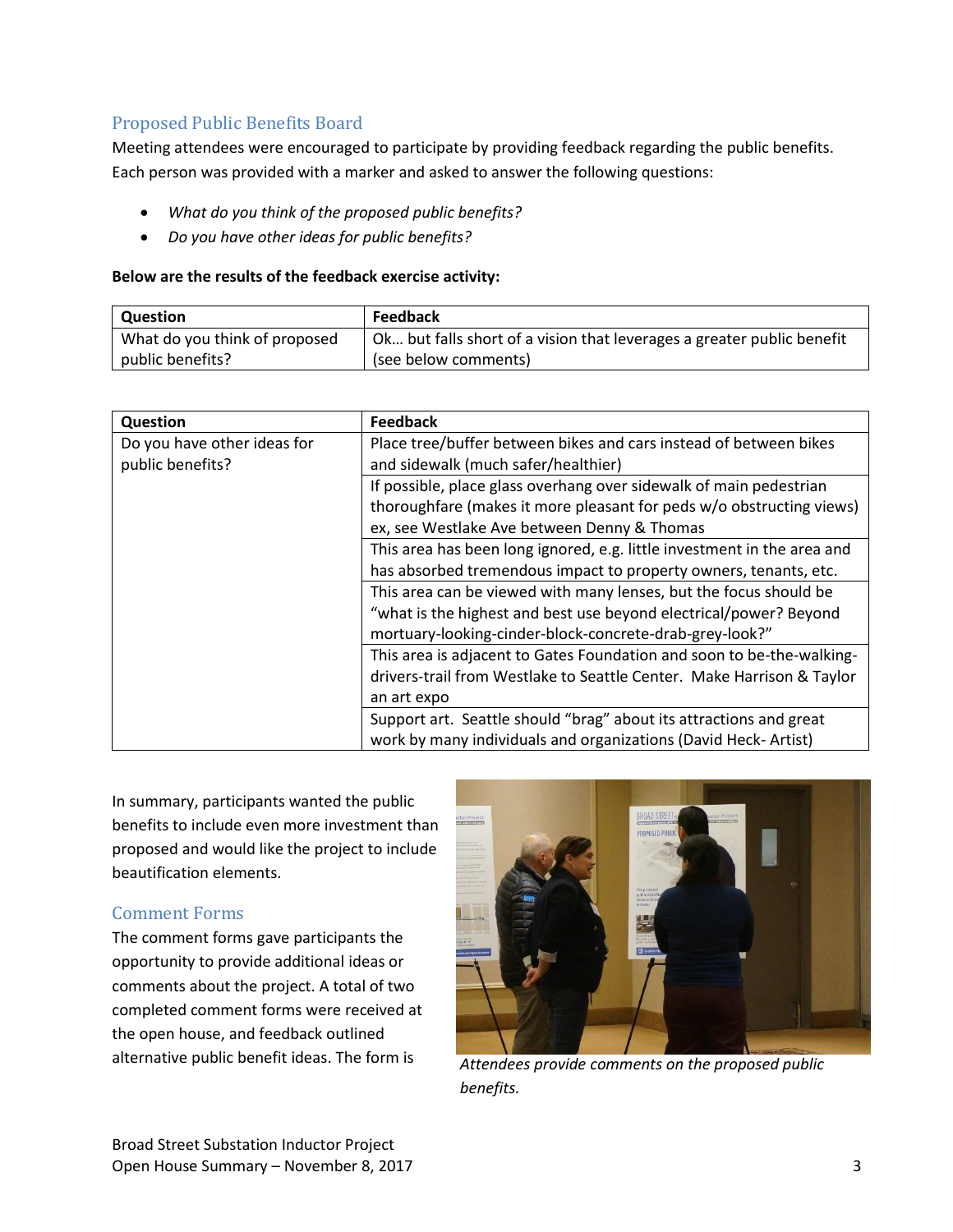included in Appendix A and the verbatim feedback from the completed forms is included in Appendix B.

## <span id="page-5-0"></span>Spoken Feedback

Open house attendees talked with project team members and shared comments about the project. When speaking with attendees the team heard:

- Support for the proposed public benefits
- Interest in incorporating art where possible
- Interest in making the area greener (more trees and plants) and more pedestrian-friendly
- A desire for the project to help facilitate east-west connections
- Support for some kind of architectural treatment of the new concrete walls at the northwest corner
- Concern about graffiti on the new walls (and that art or surface treatment could help prevent that)
- Support for placing the landscaped strip on Thomas between the travel land and the bike lane
- Dislike of the existing chain link fence
- Support for including security cameras to help reduce graffiti
- Support for adding art to the northwest corner of the site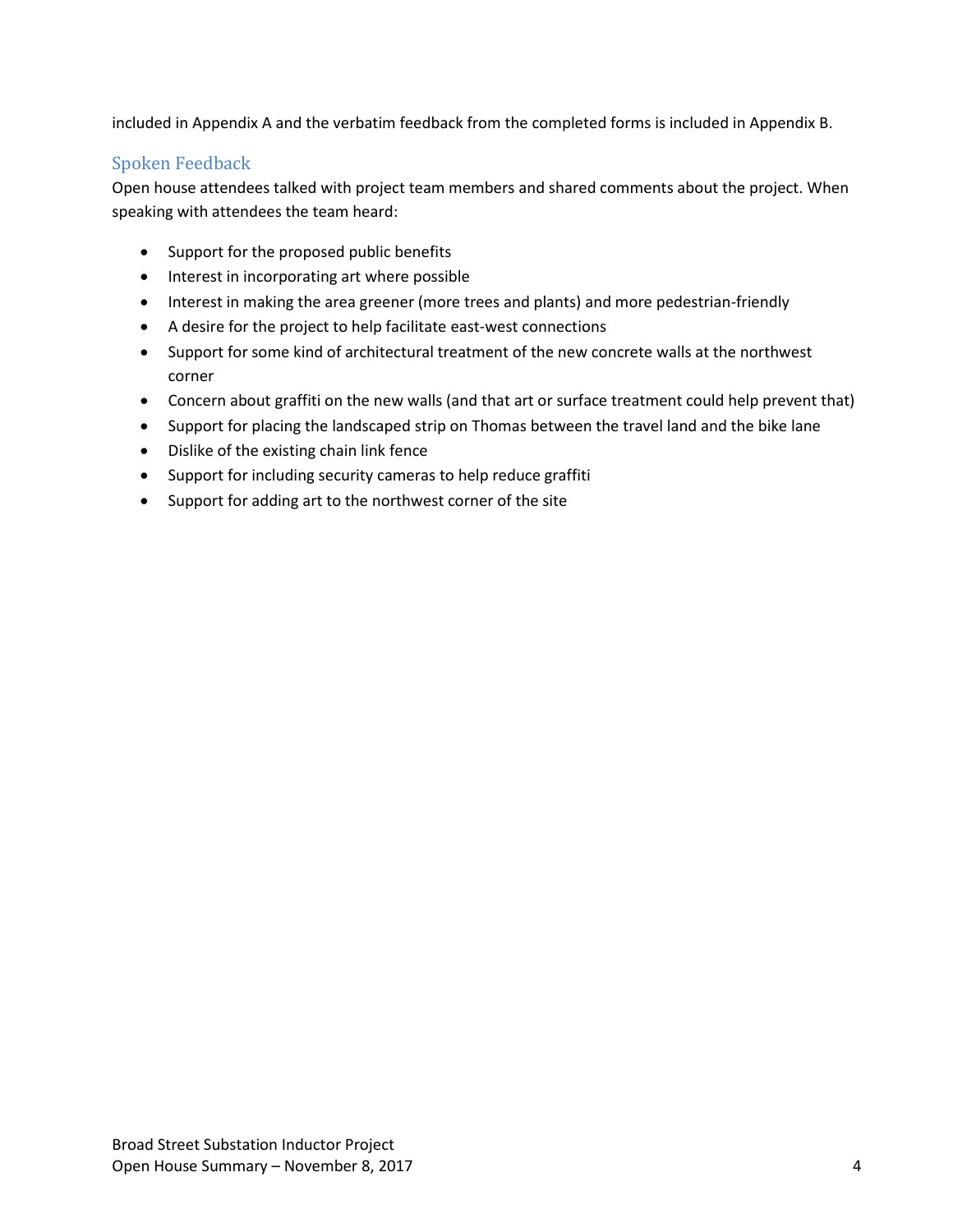<span id="page-6-0"></span>**Appendix A: Comment Form**

|                                                                                                     | <b>BROAD STREET Substation Inductor Project</b><br>Upgrading our power grid to meet growing demand and reduce outages |  |  |
|-----------------------------------------------------------------------------------------------------|-----------------------------------------------------------------------------------------------------------------------|--|--|
| <b>COMMENT FORM</b>                                                                                 |                                                                                                                       |  |  |
| Please share any comments you have about the substation design and the<br>proposed public benefits. |                                                                                                                       |  |  |
|                                                                                                     |                                                                                                                       |  |  |
|                                                                                                     |                                                                                                                       |  |  |
|                                                                                                     |                                                                                                                       |  |  |
|                                                                                                     |                                                                                                                       |  |  |
|                                                                                                     |                                                                                                                       |  |  |
|                                                                                                     |                                                                                                                       |  |  |
|                                                                                                     |                                                                                                                       |  |  |
| Name:                                                                                               |                                                                                                                       |  |  |
| Address (optional):                                                                                 |                                                                                                                       |  |  |
| Email (optional):                                                                                   |                                                                                                                       |  |  |

Thank you!